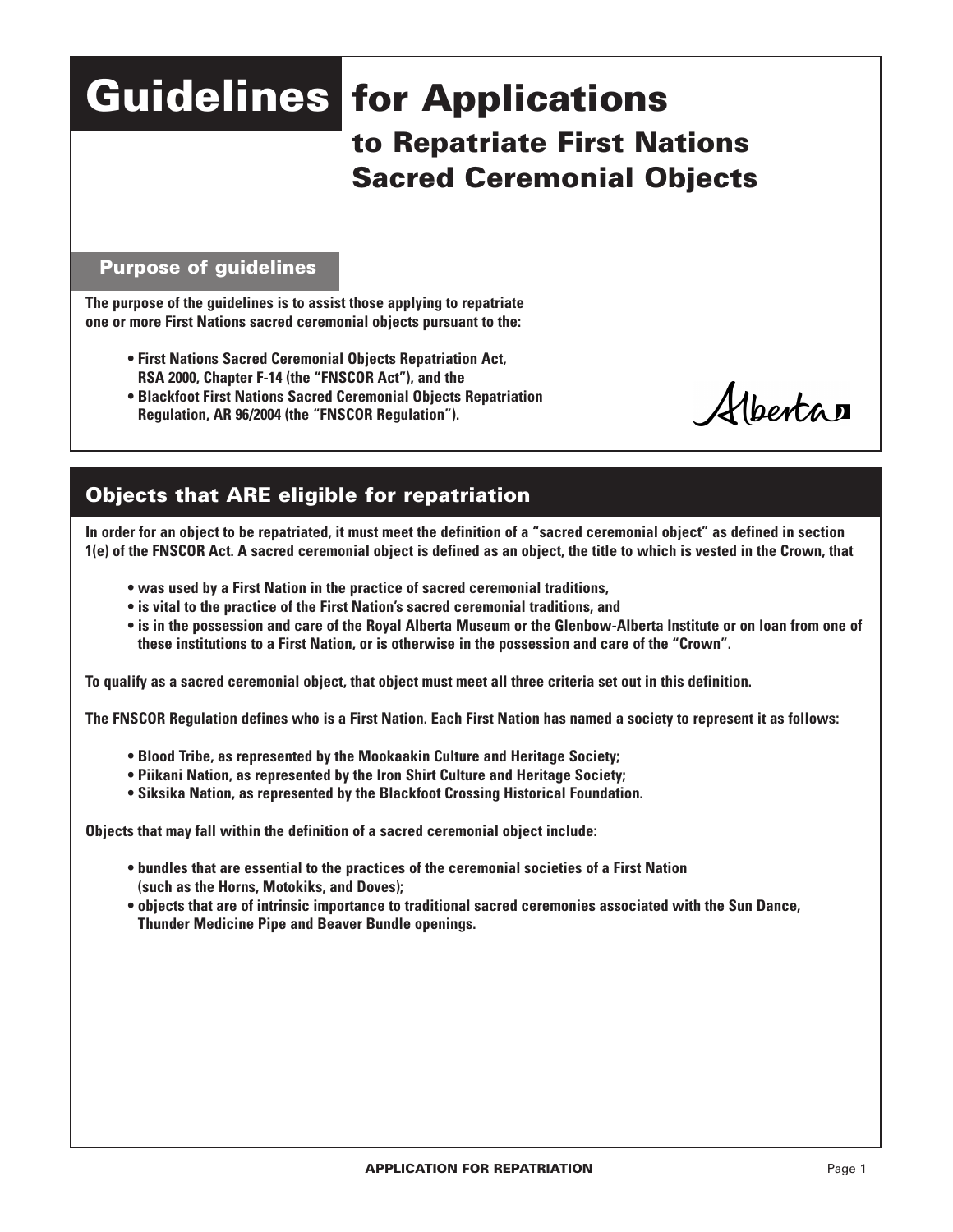## **Objects that ARE NOT eligible for repatriation**

**An object that does not meet the definition of a sacred ceremonial object cannot be repatriated. Such objects would include:**

- **replicas of a true sacred ceremonial object;**
- **objects of purely personal or familial significance; and**
- **objects that were used at but were not vital to a traditional sacred ceremony, such as garments and tipi furnishings.**

**Before submitting any application, an applicant is encouraged to contact the Head of Community Engagement for assistance to determine:**

- **what objects could be subject to repatriation;**
- **• whether objects are in the possession of the Royal Alberta Museum, the Glenbow-Alberta Institute, or elsewhere;**
- **how to properly identify objects; and**
- **how to properly complete an application.**

## **Completing the application for repatriation**

**An application to repatriate an object as a sacred ceremonial object begins with completing an official Application For Repatriation (the "AFR") and submitting it to the Head of Community Engagement at theRoyal Alberta Museum, atthe address and within the deadlines appearing on the AFR.**

**The completed AFR as well as any supporting documentation or other evidence, and any input submitted by other persons, will be evaluated by the Minister of Culture and Tourism to determine whether the object meets the criteria of a sacred ceremonial object, and if so, whether it is appropriate to repatriate it.**

**Therefore, it is very important that the AFR be as complete as possible. The AFR has several sections to be completed. These include;**

#### **Part A Name and statement by an individual agreeing to put the object back into use as a sacred ceremonial object**

**Part A of the AFR identifies the individual who has made a request to the society for an object, and includes an agreement by that individual to put that object back into use as a sacred ceremonial object. This is required by section 4(2) of the FNSCOR Regulation.**

# **Part B Society representing a First Nation**

**Part B of the AFR indicates that the society representing the First Nation is aware that there is a request for an object from the person named in Part A, and that the society is authorized by Band Council Resolution to represent the First Nation. This section must be signed by a society's authorized representative. This is required by section 2(1) of the FNSCOR Act, and sections 3 and 4 of the FNSCOR Regulation.** 

**The Society must be the one authorized by the applicant's own First Nation. If the application includes objects originating from other First Nations, the applicant must provide additional letters of support (See Part C).**

**In signing the application the society does not assume responsibility for the outcome of the repatriation request. The named society acts solely as an intermediary between the museum and the individual. In signing the application, the society accepts the responsibility to convey custody of the object to the individual only after approval of the Minister. The society does not have the power to decide the outcome of a repatriation request; that authority rests with the Minister.**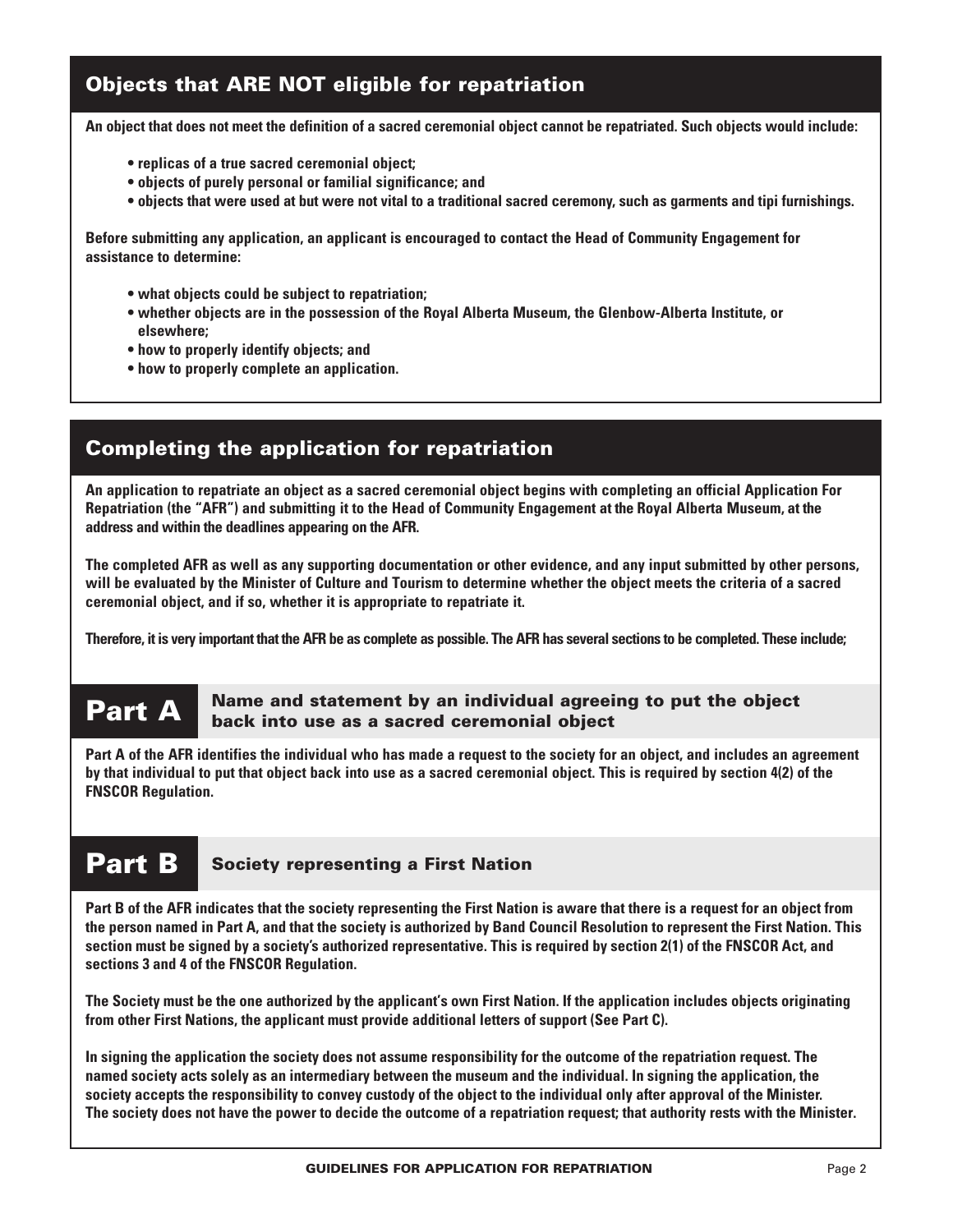# **Part C Name, catalogue number and location of each object**

**Part C of the AFR identifies the object being requested for repatriation. The object must be named or described; include the Royal Alberta Museum or the Glenbow-Alberta Institute catalogue number for that object; and indicate where that object is presently located. The catalogue number is similar to a serial number and distinguishes that object from any other object in a museum's collections. The Head of Community Engagement can assist an applicant with properly identifying the object listed in Part C of the AFR.** 

**If more than one object is being requested, use a separate Schedule "A" for each object.**

**If the request includes objects that originate from First Nations other than the applicant's own First Nation, the application should include at least 2 letters of support from ceremonialist from that other First Nation. These letters should make specific reference to the relevant objects.** 

#### **Part D Establishing that the object was used by a First Nation as a sacred ceremonial object in the past**

**For the object listed in Part C of the AFR, Part D is used to:**

- **identify the sacred ceremonial tradition(s) in which the object was used, and**
- **describe how the object was vital to that sacred ceremonial tradition(s).**

**If more than one object is being requested, use a separate Schedule "A" for each object.**

#### **Part E Establishing that the object is vital to the First Nation's practice of sacred ceremonial traditions in the present and future**

**For the object listed in Part C of the AFR, Part E is used to:**

- **identify the sacred ceremonial tradition(s) in which the object, if repatriated, will be used as a sacred ceremonial object, and**
- **explain how the object is vital to that sacred ceremonial tradition(s).**

**The AFR may include evidence supporting how the object will be used in sacred ceremonial traditions, and how such use is vital to them.**

**If more than one object is being requested, use a separate Schedule "A" for each object.** 

### **PLEASE NOTE: The supporting evidence included for Parts D and E may:**

- **include oral traditions, histories, or interviews with elders and ceremonialists, and**
- **be submitted in written, video, or audio form, in the English language; or if in another language, it must be accompanied with an English language translation.**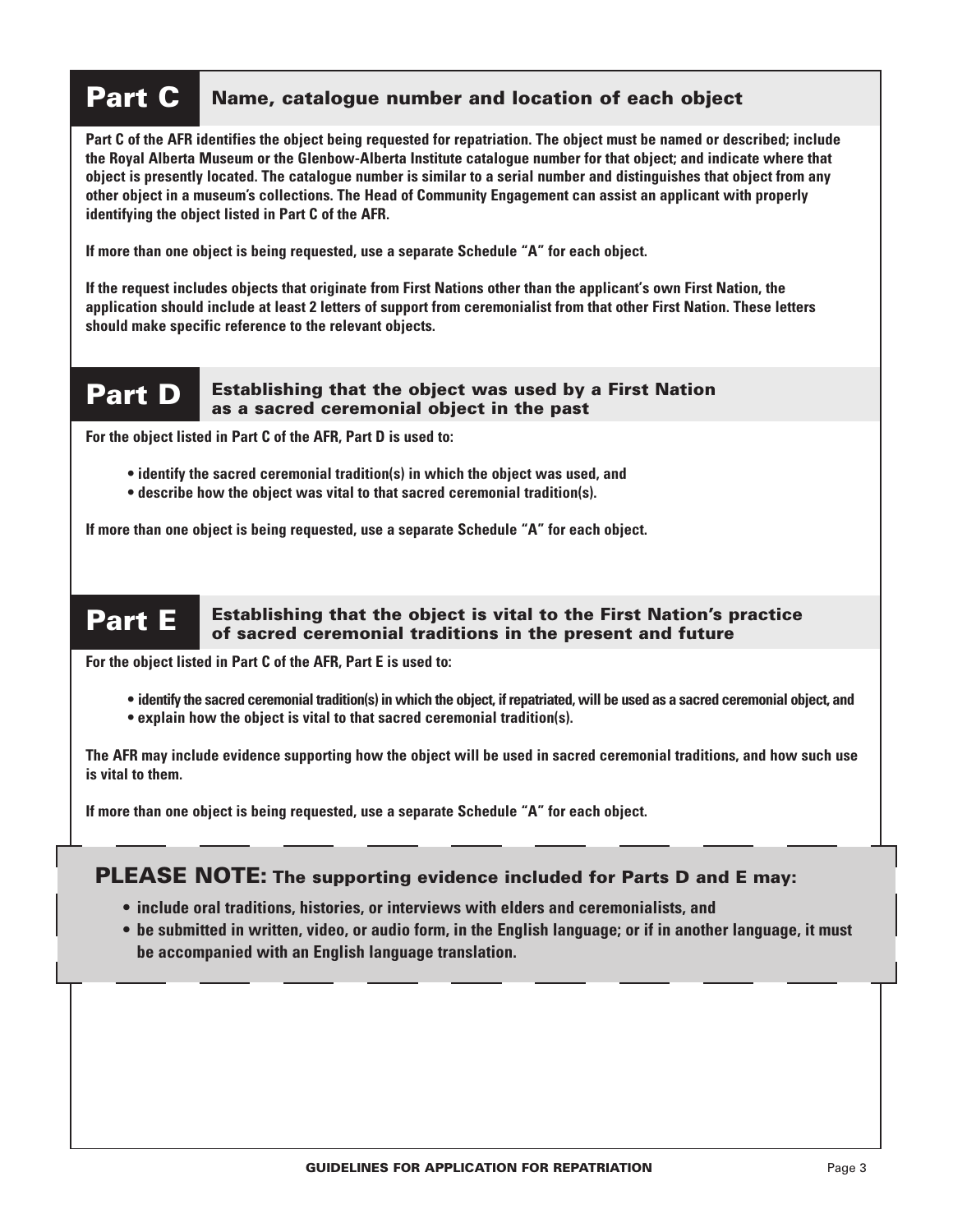### **The process after an AFR is completed**

#### **Deadlines to submit an AFR**

**There are two AFR submission deadlines. These are February 15th and September 1st of each year. When an AFR is submitted after one deadline, it will be processed after the next deadline.**

### **Public notice of each AFR**

**After each submission deadline, a notice of each AFR received by the Head of Community Engagement will be:**

- **published in the Alberta Gazette\*,**
- **sent to each First Nation, and**
- **• published in other appropriate publications as determined by the Minister of Culture and Tourism.**
- **posted on the Royal Alberta Museum's website www.royalalbertamuseum.ca**

**This notification process is intended to inform others with a potential interest in the AFR, and to give them an opportunity to obtain further information or to make representations to the Minister.**

#### **Second or subsequent AFR for the same object**

**Any second or subsequent AFR for an object that is already the subject of a pending repatriation application, must be submitted to the Head of Community Engagement within 30 days after the first notice for that object is published in the Alberta Gazette. Public notice of any second or subsequent AFR will be given, similar to the notice given for the first AFR.**

#### **Right to provide input**

**Any person who wants to make representations about an AFR, including any second or subsequent AFR for the same object, must do so in writing to the Head of Community Engagement within 30 days after the notice about that AFR is published in the Alberta Gazette.**

**These representations may be delivered, mailed, or faxed to the Head of Community Engagement at the address appearing on the AFR.**

**\* The Alberta Gazette can be viewed online at http://www.qp.alberta.ca/Alberta\_Gazette.cfm**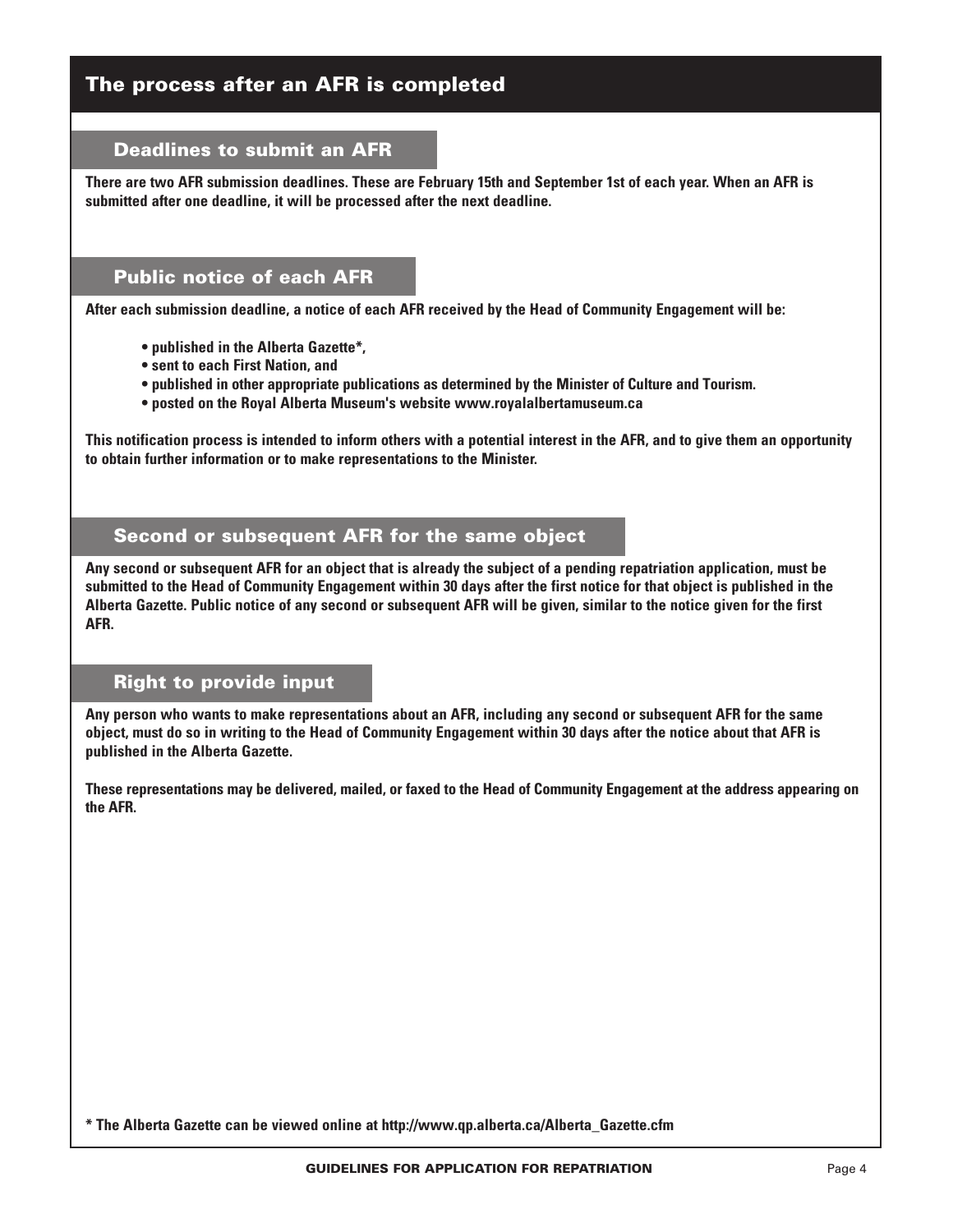## **Decision by the Minister**

**The Minister of Culture and Tourism will review each AFR including any representations any person makes about it. The Minister may also obtain advice about any AFR from the Blackfoot Advisory Committee on Museum Relations.**

### **Where only one AFR is received for an object**

**If the AFR:**

- **meets the requirements of the FNSCOR Regulation, and**
- **in the Minister's opinion, repatriation of the object is appropriate, the Minister will agree to repatriate the object as a sacred ceremonial object.**

#### **Where two or more AFRs are received for the same object**

**The Minister may decide:**

- **which applicant to repatriate the object to, or**
- **not to agree to repatriate the object if, in the Minister's opinion, repatriation is not appropriate.**

 **Part F or Part G will be completed only after the application review process, and where the application is successful.**

# **Parts F and G Completing a repatriation**

**Where the Minister agrees to repatriate an object as a sacred ceremonial object:**

- **the Minister must complete and sign the transfer form set out in the Schedule to the FNSCOR Regulation, and**
- **the society representing the First Nation must complete and sign the acceptance and agreement form set out in the Schedule to the FNSCOR Regulation.**

**Once these forms are completed and signed, the Minister through the Head of Community Engagement and the society representing the First Nation will make all necessary arrangements for the physical transfer of the sacred ceremonial object to the society representing the First Nation. The society will ensure that the sacred ceremonial object is placed into the custody of the individual named in Part A of the AFR.**

#### **Responsibility for costs**

**A First Nation, a society representing a First Nation, and any other person having an interest in a sacred ceremonial object, are each responsible for all their own costs relating to the repatriation of a sacred ceremonial object.**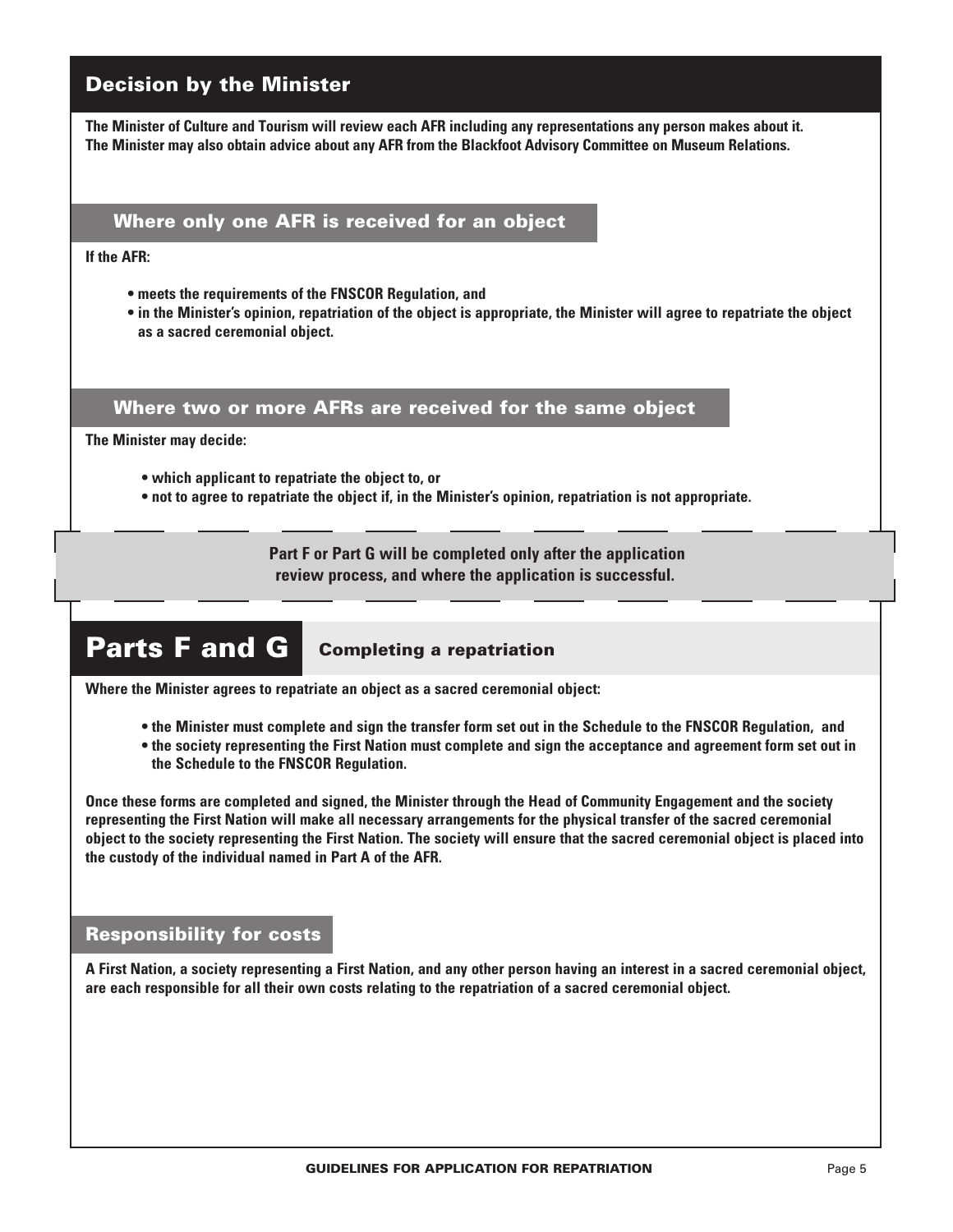# **Application for Repatriation**

Albertan

**Please refer to the accompanying guidelines for application requirements. If help is required with your application, please telephone (780) 722-4368 well before the deadline. Toll free connection is available by first dialing 310-0000.**

**Head of Community Engagement c/o Royal Alberta Museum 9810 103A Avenue NW Edmonton, Alberta T5J 0G2 Fax: (825) 468-6250**

### **Submit this application to: Application submission deadlines:**

**February 15th September 1st**

**Part A** Name and statement by an individual agreeing to put the object **back into use as a sacred ceremonial object** 

| , being a member of the                                                                                    | <b>First Nation, request the</b> |
|------------------------------------------------------------------------------------------------------------|----------------------------------|
| repatriation of each object listed in Part C of this application as a sacred ceremonial object.            |                                  |
| If this application is successful, I agree to put each object back into use as a sacred ceremonial object. |                                  |

**Signature Address**

**\_\_\_\_\_\_\_\_\_\_\_\_\_\_\_\_\_\_\_\_\_\_\_\_\_\_\_\_\_\_\_\_\_\_\_\_\_\_\_\_\_\_\_\_ \_\_\_\_\_\_\_\_\_\_\_\_\_\_\_\_\_\_\_\_\_\_\_\_\_\_\_\_\_\_\_\_\_\_\_\_\_\_\_\_\_\_\_\_**

**\_\_\_\_\_\_\_\_\_\_\_\_\_\_\_\_\_\_\_\_\_\_\_\_\_\_\_\_\_\_\_\_\_\_\_\_\_\_\_\_\_\_\_\_ Name**

## **Part B** Society representing a First Nation

|                                                                                         | (the "society") acknowledges that:                                                                                                                                                                                                                                                                                     |
|-----------------------------------------------------------------------------------------|------------------------------------------------------------------------------------------------------------------------------------------------------------------------------------------------------------------------------------------------------------------------------------------------------------------------|
| for the purposes of section 2 of the FNSCOR Act and section 3 of the FNSCOR Regulation. |                                                                                                                                                                                                                                                                                                                        |
| object listed in Part C of this application.                                            |                                                                                                                                                                                                                                                                                                                        |
| individual named in Part A of this application.                                         | (c) If this application is approved by the Minister, the society will convey custody of each object listed in Part C to the                                                                                                                                                                                            |
| Signature of authorized representative of the society                                   | <b>Date</b>                                                                                                                                                                                                                                                                                                            |
| Signature of authorized representative of the society                                   | <b>Date</b>                                                                                                                                                                                                                                                                                                            |
| repatriation request; that authority rests with the Minister.                           | DISCLAIMER: By signing this form the society representing a First Nation does not accept any responsibility for the outcome of the repatriation application.<br>The named society acts solely as an intermediary between the museum and the individual. The society does not have the power to decide the outcome of a |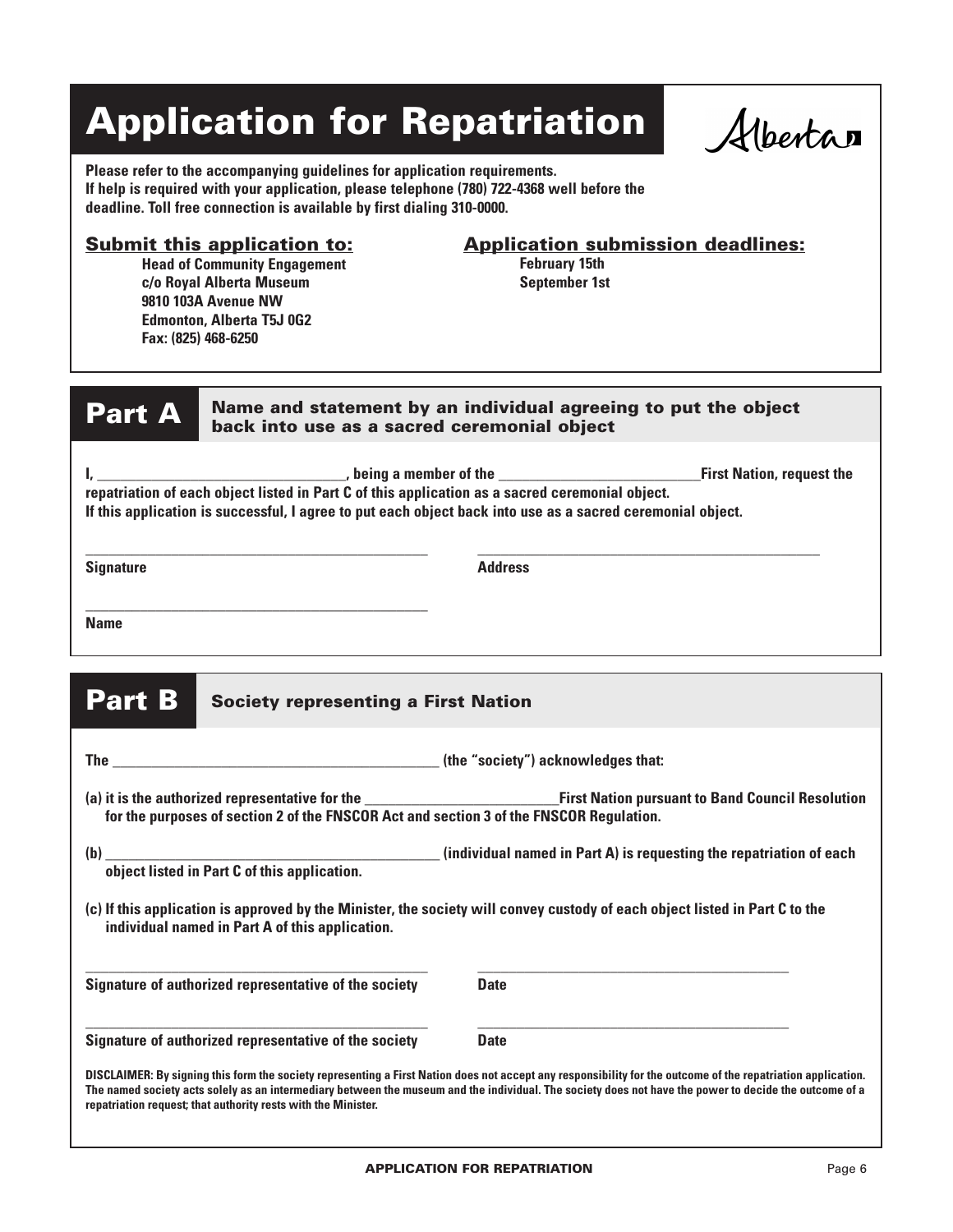# **Part C** Name, catalogue number and location of each object

**Please provide a name, catalogue number and location for the object being requested for repatriation. If this application is for more than one object, please use a separate Schedule "A" for each object.**

Name of object **Name of object** 

❏ **Other (please specify)\_\_\_\_\_\_\_\_\_\_\_\_\_\_\_\_\_\_\_\_\_\_\_\_\_\_\_\_\_\_\_\_\_\_\_\_\_\_\_\_\_\_\_\_\_\_\_\_\_\_\_\_\_\_\_\_\_\_\_\_\_\_\_\_\_\_\_\_\_**

**Location:** ❏ **Royal Alberta Museum** ❏ **Glenbow-Alberta Institute**

#### **Part D Establishing that the object was used by a First Nation as a sacred ceremonial object in the past**

**Please identify the sacred ceremonial tradition(s) in which the object was used in the past and explain how the object was a part of that sacred ceremonial tradition(s).** 

**If this application is for more than one object, please use a separate Schedule "A" for each object.**

#### **Part E Establishing that the object is vital to the First Nation's practice of sacred ceremonial traditions in the present and future**

**Please identify the sacred ceremonial tradition(s) in which the object will be used in contemporary practice as a sacred ceremonial object. Please explain how that object is vital to that sacred tradition. If this application is for more than one object, please use a separate Schedule "A" for each object.**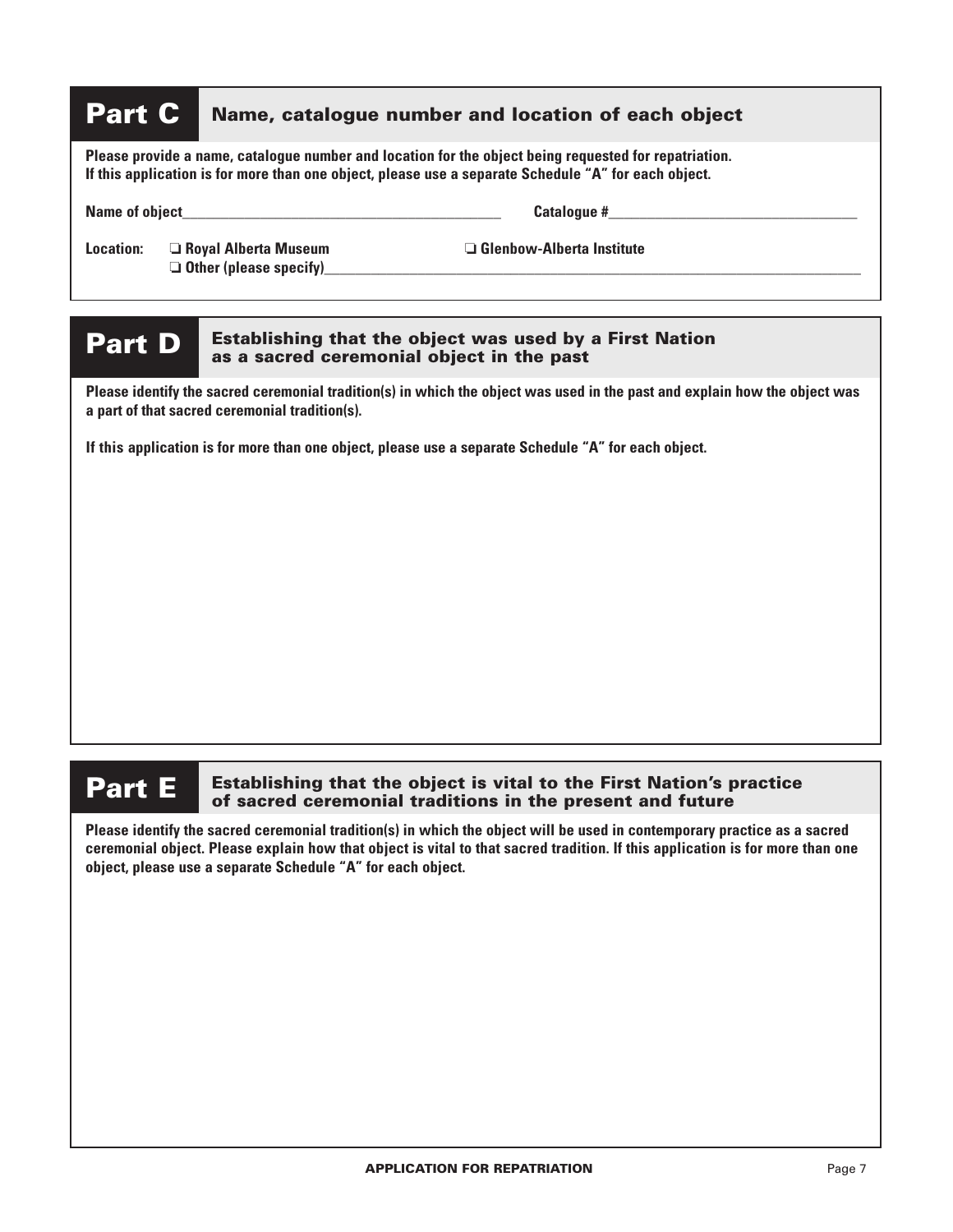#### *Freedom of Information and Protection of Privacy Act*

Collection of the personal information on this form, including any schedules, is authorized under the First Nations Sacred Ceremonial Objects Repatriation Act (FNSCORA) and is required for the purpose of repatriating any sacred ceremonial object pursuant to the Act. The information will be used for assessing the eligibility of the application and is subject to disclosure rules set forth in the Freedom of Information and Privacy Act. This information may be shared with First Nations representatives in the course of making a decision. For further information about the collection and use of this personal information, please contact the Head of Community Engagement at the Royal Alberta Museum, (780) 722-4368. Outside Edmonton, call toll free first dialing 310-0000.

| <b>For Administration Use Only</b>     |             |             |  |
|----------------------------------------|-------------|-------------|--|
| Application received by (please print) | <b>Date</b> | <b>Time</b> |  |
| <b>Application reference number</b>    |             |             |  |